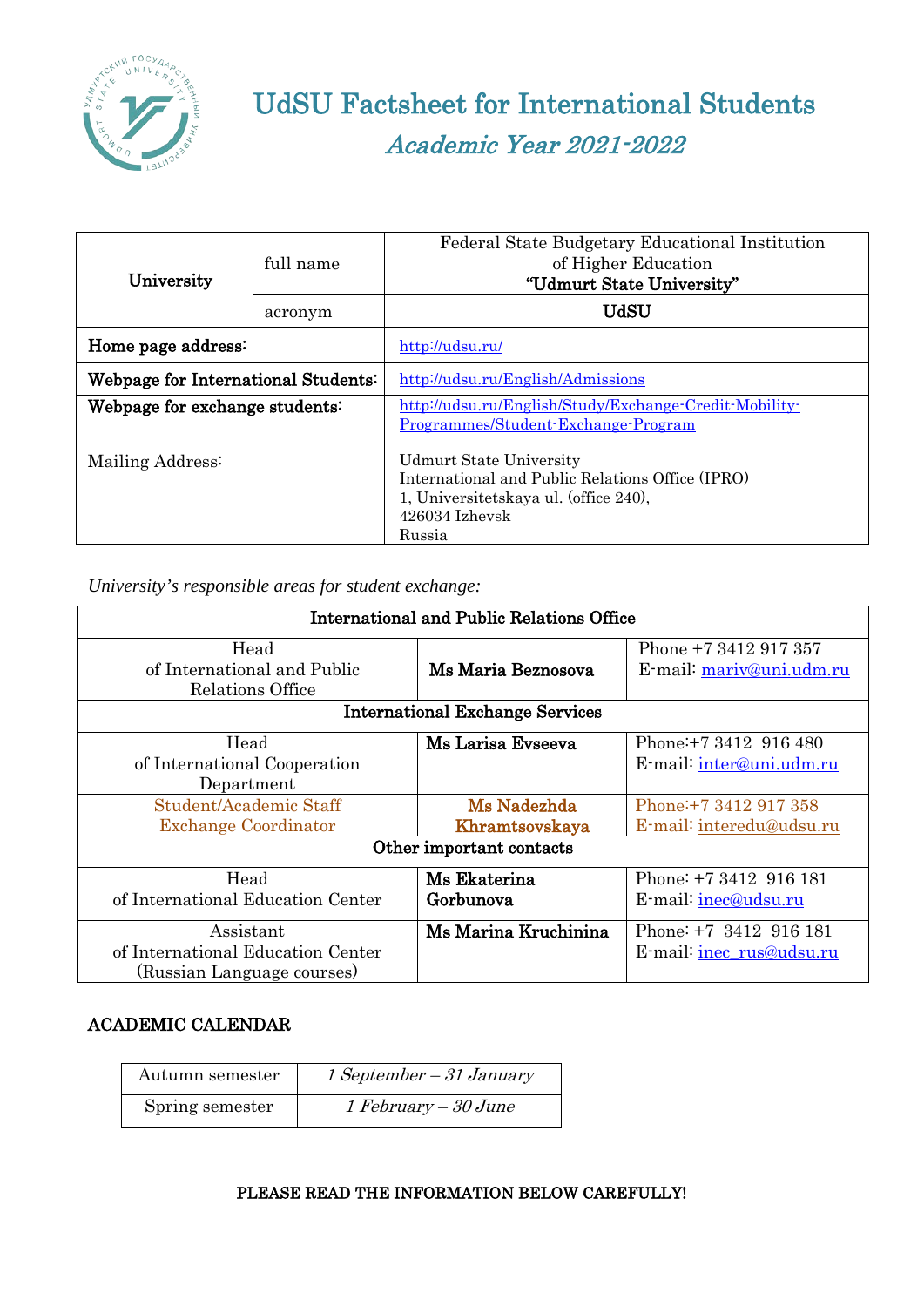## APPLYING FOR ADMISSION

The application procedure at UdSU starts with registering online at the UdSU's intranet IIAS portal (UdSU Integrated Information Analytical System) [http://io.udsu.ru/frg/portal\\_iias.present.](http://io.udsu.ru/frg/portal_iias.present)

Before you begin, please READ the Online Application Procedure INSTRUCTIONS carefully at [https://udsu.ru/files/English/003105-](https://udsu.ru/files/English/003105-Online%20Application%20Procedure%20INSTRUCTIONS_update%2004.2020.pdf) [Online%20Application%20Procedure%20INSTRUCTIONS\\_update%2004.2020.pdf](https://udsu.ru/files/English/003105-Online%20Application%20Procedure%20INSTRUCTIONS_update%2004.2020.pdf)

### Application package must include:

- 1. Completed **APPLICATION FORM** with your photo and signature
- 2. Official ACADEMIC TRANSCRIPT (either in the original language and English translation or in English only)
- 3. LEARNING AGREEMENT signed by home university exchange programme coordinator (at the application stage only the "Before mobility" section should be completed)
- 4. RUSSIAN LANGUAGE ASSESSMENT (self-evaluation)
- 5. Copy of the TRAVEL PASSPORT \* (two pages with the holder's personal derails and photo)
- 6. CONSENT to personal data processing (bearing applicant's signature, full name and date)

It is at discretion of UdSU exchange coordinators to require THE SUBMISSION OF ANY ADDITIONAL DOCUMENTS with the application.

\* Mind that the passport must be **valid for at least 6 months** from the expected date of the end of your studies at UdSU (e.g. if you finish your studies on June  $30<sup>th</sup> 2021$ , your passport should be valid at least till December 31st 2021)!

For more detailed information concerning the Application Package, please visit: [https://udsu.ru/English/Study/Exchange-Credit-Mobility-Programmes/Student-Exchange-Program/Application-](https://udsu.ru/English/Study/Exchange-Credit-Mobility-Programmes/Student-Exchange-Program/Application-Package-for-Incoming-Students)[Package-for-Incoming-Students](https://udsu.ru/English/Study/Exchange-Credit-Mobility-Programmes/Student-Exchange-Program/Application-Package-for-Incoming-Students)

| <b>Nomination Deadlines</b>                                                       | Fall semester/Full year:<br>15 April<br>Spring semester:<br>15 September<br>Nominations are to be submitted on online<br>at https://goo.gl/forms/IspZ4JwGD1QLFY013                                                                                                                                                                                                                                                                                                                                                            |                                                                                    |
|-----------------------------------------------------------------------------------|-------------------------------------------------------------------------------------------------------------------------------------------------------------------------------------------------------------------------------------------------------------------------------------------------------------------------------------------------------------------------------------------------------------------------------------------------------------------------------------------------------------------------------|------------------------------------------------------------------------------------|
| <b>Online Application Deadlines</b><br>(available only within the stated periods) | Full academic year/ Fall semester:<br>Spring semester:                                                                                                                                                                                                                                                                                                                                                                                                                                                                        | $1$ April $-15$ May<br>1 September - 15 October                                    |
| Course catalogue (in Russian)                                                     | As the language of instruction for all the UdSU degree programmes<br>is Russian, the list of courses is available only in Russian<br>at http://i.udsu.ru/04-education#table-6 (use the left menu to select<br>the Educational Programmes - Образовательные программы -<br>section and the level of the target programme, then go to the upper<br>link in the third column - аннотация дисциплин - for the<br>description of the programme)<br>Please contact us at interedu@udsu.ru if you fail to find necessary<br>courses. |                                                                                    |
| <b>Registration at UdSU</b>                                                       | Fall semester/ Full year<br>29-31 August 2021                                                                                                                                                                                                                                                                                                                                                                                                                                                                                 | Spring semester<br>29-31 January 2022                                              |
| <b>Classes Begin</b>                                                              | 1 September 2021                                                                                                                                                                                                                                                                                                                                                                                                                                                                                                              | 1 February 2022<br>(varies depending on programmes)                                |
| <b>Classes End</b>                                                                | 30 December 2021<br>(varies depending on programmes)                                                                                                                                                                                                                                                                                                                                                                                                                                                                          | 31 May 2022<br>(varies depending on programmes)                                    |
| <b>Examination Period</b>                                                         | 10 January -31 January 2022<br>(varies depending on programmes)                                                                                                                                                                                                                                                                                                                                                                                                                                                               | 1 June - 30 June 2022<br>(varies depending on programmes)                          |
| <b>Public Holidays</b>                                                            | 4 November 2021<br>$1-8$ January $2022*$                                                                                                                                                                                                                                                                                                                                                                                                                                                                                      | 23 February 2022<br>8 March 2022<br>1-3 May 2022<br>9-10 May 2022<br>12 June 2022* |

\*for public holidays in 2022 the given dates are approximate (to be confirmed later in Fall 2021)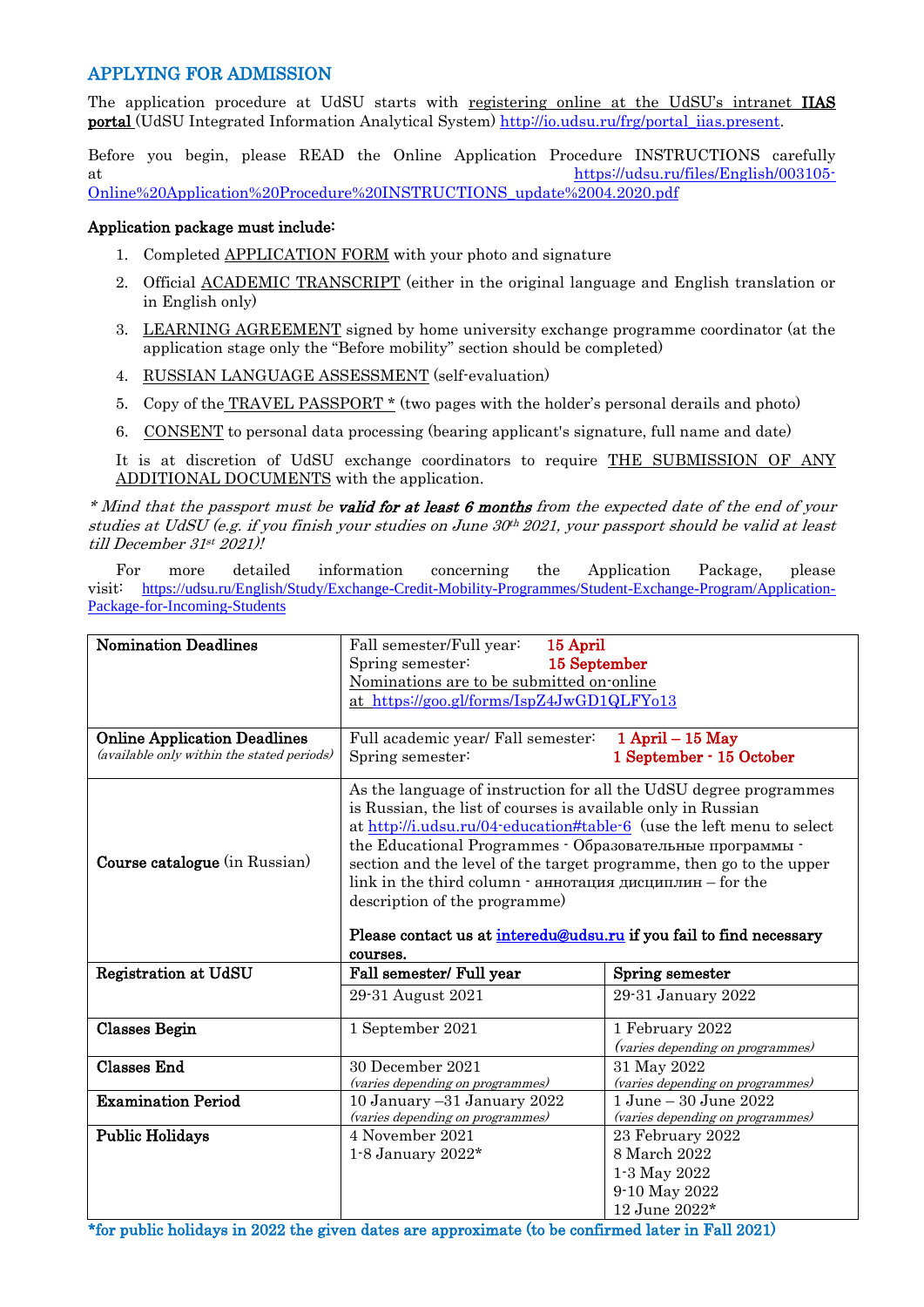## VISA ISSUES

What type of visa do I need? To study in Russia you need to apply for a STUDENT VISA.

Where to apply for a student visa? Student visas are obtained through the Russian Embassy (Consular Department) or [Russian Consulate](http://www.kdmid.ru/docs.aspx?ac=%D0%9A%D0%BE%D0%BD%D1%81%D1%83%D0%BB%D1%8C%D1%81%D0%BA%D0%B8%D0%B5%20%D1%83%D1%87%D1%80%D0%B5%D0%B6%D0%B4%D0%B5%D0%BD%D0%B8%D1%8F) in your country of residence. In certain countries there are authorised visa centres which provide such services.

**Documents required for a student visa:** Please check the list of the required documents with the Russian Embassy (Consular Department) or [Russian Consulate](http://www.kdmid.ru/docs.aspx?ac=%D0%9A%D0%BE%D0%BD%D1%81%D1%83%D0%BB%D1%8C%D1%81%D0%BA%D0%B8%D0%B5%20%D1%83%D1%87%D1%80%D0%B5%D0%B6%D0%B4%D0%B5%D0%BD%D0%B8%D1%8F) in your country of residence. An *invitation letter* sent to you by UdSU is one of the documents you need to apply for a visa.

**Obtaining an invitation for visa application:** To obtain an invitation letter, you should complete the UdSU online application before the deadline (see the table above). Duration of issuing an invitation letter depends on the students' citizenship:

- For citizens from the EU-countries invitations are prepared by the university within a week and are sent by e-mail as scanned copies.

- For non-EU citizens invitations are issued by the General Administration for Migration Issues of the Interior Ministry of Russia within 20 working days upon submission of the documents by the university. Electronic invitations are sent to international students by e-mail by the university.

In both cases students are required to print out the invitation and to apply for the visa with this document. The original document received by regular post is no longer required.

IMPORTANT! The General Administration for Migration Issues of the Interior Ministry of Russia sends the Invitation by telex to the Consulate/Embassy in the city that is indicated by the student in the application form as a "place of receiving Russian visa".

**Duration of stay under a student visa:** Initially, a student visa is issued for three months (90 days). After this period you should apply for a visa extension through your Host University (contact UdSU exchange coordinator 45 days prior to the expiry date of your current visa). Visa extension fee equals 1 600 RUR. (subject to changes).

ATTENTION! To finalize the enrolment procedure, as soon as you obtain your student visa, please send an electronic copy of it to us a[t interedu@udsu.ru.](mailto:interedu@udsu.ru)

# INSURANCE

A medical insurance for at least 90 days is to be purchased in your home country when applying for a visa. Upon expiry of 90 days international students are required to obtain medical insurances for the remaining exchange period in Russia at their own expenses. The estimated cost of insurance when purchased in Russia is 4 000 RUR (subject to changes).

# MEDICAL EXAMINATION

Upon arrival all international students are required to undergo medical examination which includes chest photofluorography and a visit to dermatologist. The current fee is 600 RUR. International students are also reqired to bring one of the following: a certificate of measles live immunization (two are required at least one month apart), past desease certificate or measles titer results.

## TRAVELLING TO IZHEVSK

You can get to Izhevsk by plane or train via Moscow. We recommend booking electronic airline/train tickets in advance. For details and on-line booking services go to: <http://www.rzd.ru/> (travelling by train) and <https://www.izhavia.su/> or<https://www.aeroflot.ru/> (travelling by air from Moscow).

# MIGRATION RULES

To reside legally in Russia, international students need to:

- − Fill out a Migration Card
- Register with the Migration Service (migration registration)

What is a migration card? A Migration Card is a certificate of your legal crossing of the Russian border. The Migration Card needs to be filled out by all foreign citizens, whether or not they arrive in Russia with a visa. Free forms are distributed on planes, trains, and before passport control at the airport (or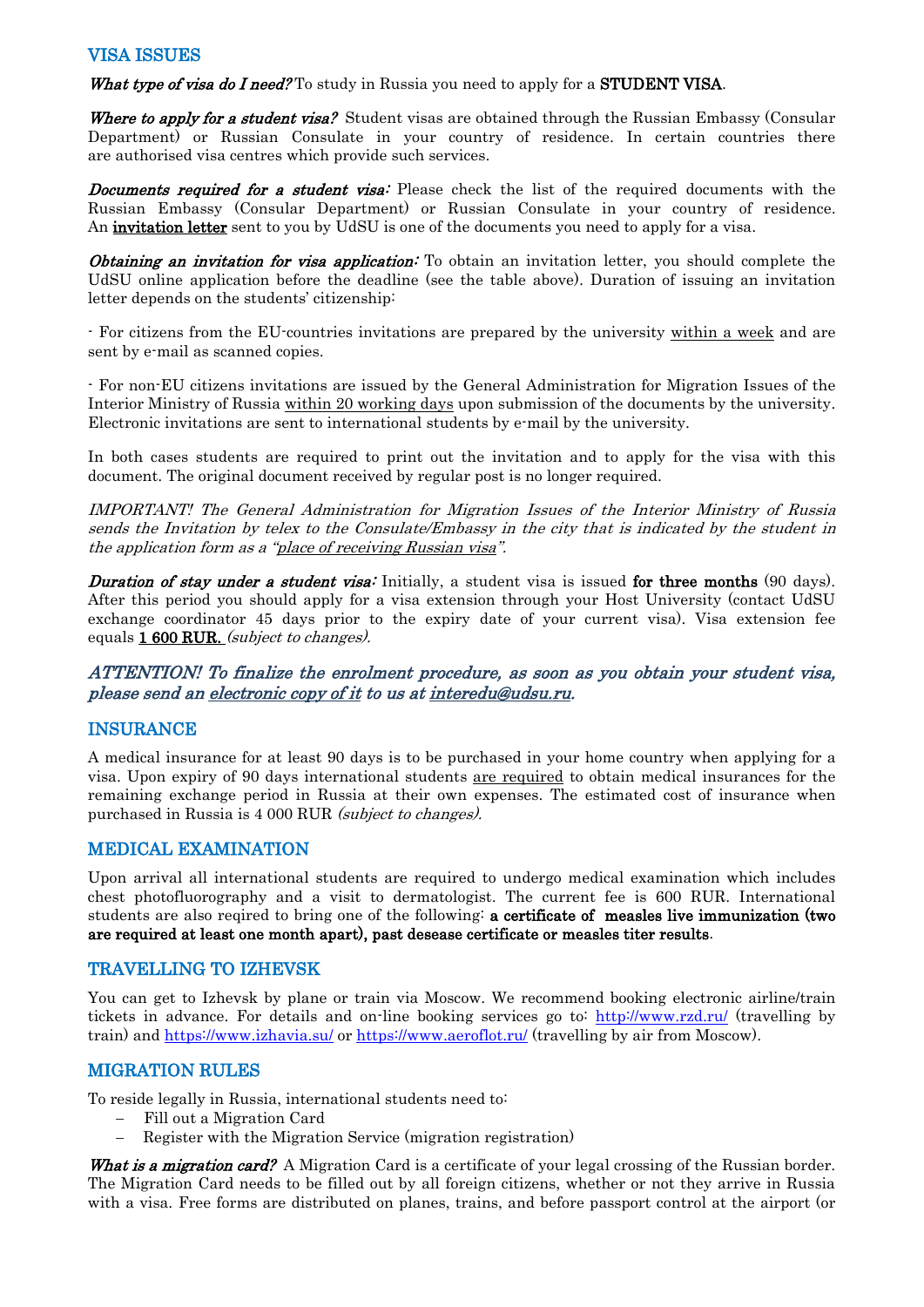railway station). A Migration Card is valid for the duration of your stay in Russia. If you leave the country, hand it over at border control and fill out a new form when you return.

What is migration registration? In accordance with the Russian migration law international visitors are required to undergo migration registration within 7 working days upon arrival at the destination place. Thus, upon arrival in Izhevsk you should visit the International and Public Relations office (Campus Bld. 1 - office 238, Universitetskaya str., 426034 Izhevsk, Russia) to register. You need to bring your travel passport with a visa, a migration card and 2 passport-size photos with you.

What happens if I breach migration regulations? Failure to comply with migration requirements is punishable with a fine ranging between 2,000 and 5,000 roubles and with/without administrative expulsion from the Russian Federation. In certain cases, if a foreign citizen does not have the necessary documents they may be deported from Russia. Two or more administrative violations are punishable by a five-year ban on entering the country.

#### IMPORTANT!

All international students leaving Izhevsk for another city or even country for tourist purposes within the academic year at UdSU undergo a repeated **migration registration within 7 working days** upon returning to the destination place.. The same procedure is applied if a student decides to move from the UdSU dormitory and rent an apartment.

#### **HOUSING**

The International and Public Relations Office arranges housing at the UdSU students dormitory. International students are accommodated in double rooms equipped with beds, a desk, chairs, lamps, a bookshelf, a wardrobe, blankets, bed sheets and pillows. There is a community kitchen, toilet, showerroom and laundry. Photos and description of the facilities can be found here: [https://udsu.ru/English/About-](https://udsu.ru/English/About-UdSU/Campus-Life/Accommodation)[UdSU/Campus-Life/Accommodation](https://udsu.ru/English/About-UdSU/Campus-Life/Accommodation)

Currently the price for accommodation in the student dormitory is 3000 RUR per month (subject to changes). The accommodation fee is charged upon arrival.

#### TUTOR/BUDDY

All international students coming to study at UdSU are assigned a personal student tutor (buddy). These voluntary Russian students are trained to assist international students with practical matters and to introduce them to the student life in Izhevsk. The contact information of your personal tutor will be sent to you by e-mail upon receipt of the application documents. The tutoring system is coordinated by the International and Public Relations Office.

#### ORIENTATION COURSE

UdSU offers an orientation course at the beginning of the each semester for new-comers to help international students understand Russia and adjust to the university and the local community. The orientation staff will discuss legal, health and safety issues; cultural adjustment; visas and regulations; enrollment and advising; language learning and other matters of personal concern. It lasts 3 days and international students have an opportunity to get to know each other, the staff of the International Office and their host institute.

All international students are strongly recommended to participate in the Orientation Course, which is held during the last week of **August** (autumn term) and the last week of **January** (spring term).

#### STUDYING AT UdSU

Every international student is enrolled to a certain institute depending on his/her field of study. International students attend courses in groups with Russian students. To learn more about Institutes, please follow the link:<http://udsu.ru/English/About-UdSU/Institutes>

**Learning Agreement:** Upon arrival you should complete the During the Mobility section of your Learning Agreement in case there have been any changes to your preliminary Learning Agreement.

The course load at UdSU equals 30 ECTS per semester (60 ECTS per year). The minimum requirement set for international students is 20 ECTS credits per semester (40 ECTS credits per year). 1 ECTS credit equals to 36 contact hours. Duration of classes is 90 min (equals 2 academic hours).

Who is the contact person at the host institute? The contact person at the host university is the Vice-Director for International Relations of the host institute. (you will be sent his/her contact details upon submission of the application). He/she coordinates international student's academic load, efficiency and attendance.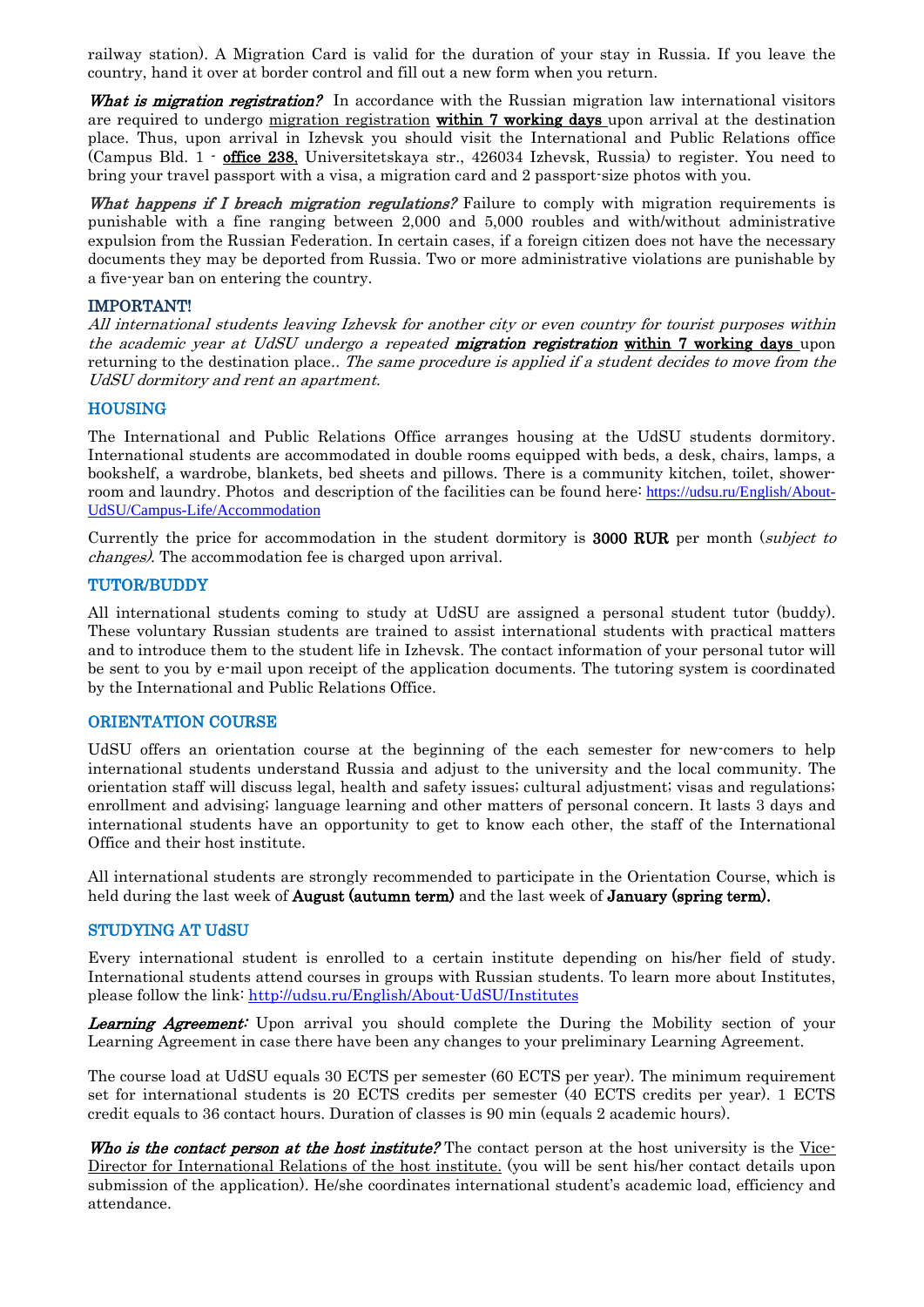### UdSU attendance policy: ATTENDANCE OF ALL THE CHOSEN ACADEMIC COURSES AT UDSU IS OBLIGATORY!

## REMEMBER!

Exchange students must take most of the courses at the host institute and in accordance with his/her major. That should make more than 50 % of the total ECTS load. Students can only complement the Learning Agreement with the Russian language courses.

## RUSSIAN LANGUAGE COURSES

As the language of instruction at UdSU is Russian, you are required to have at least the intermediate level of the Russian language competence which equals to the **level B1-B2** in accordance with the CEFR (Common European Framework of Reference for Languages).

All exchange students are offered the course of RUSSIAN AS A FOREIGN LANGUAGE. Students take the course in groups with other international students. Upon successful completion of this course international students are awarded ECTS credits that are included into their Transcripts of Records.

To be enrolled in a group of Russian of a certain level (from A0 to C2 level) every international student must do the **on-line Admission test of Russian** (for more details please visit: <https://udsu.ru/English/Study/Language-courses>).

As a benefit for exchange students from partner universities, UdSU applies the tuition fee waiver for the course of Russian. The maximum workload depends on the level of the Russian language competence:

| Russian language competence<br>in accordance with the Admission test result | Maximum workload provided<br>on a free-of-charge basis for a semester |
|-----------------------------------------------------------------------------|-----------------------------------------------------------------------|
| Level A0-B1                                                                 | <b>12 ECTS</b>                                                        |
| Level $B2-C1$                                                               | <b>4 ECTS</b>                                                         |

Each exchange student is entitled to a tuition fee waiver only once during his/her period of study (usually, for a semester) at UdSU. In the event that a student is enrolled to a certain institute at UdSU for the whole academic year, he/she can go into further study at the Russian as foreign language courses at his/her own expenses.

## TRANSCRIPT ISSUANCE

UdSU issues Transcripts of Records according to the European Credit Transfer and Accumulation System (ECTS) which includes a list of the courses taken and grades earned by the international student throughout his/her stay at UdSU. The transcript also describes the duration of course units, institutional grading system and ECTS grading scale.

## When can I get my transcript of records?

| Semester 1:       | Semester $2^{\frac{1}{2}}$ | <b>Full Year:</b>            |
|-------------------|----------------------------|------------------------------|
| after exam period | after exam period          | after the second exam period |

Whom should I contact to get my transcript of records? To get Transcript of Records exchange students should submit EXAMINATION RECORD SHEET from the host institute to Exchange Programmes Coordinator of the International and Public Relations Office, – Campus Bld. 1, office 240:

The International and Public Relations Office issues Transcript to an exchange student only if he /she is in good standing with the mentioned below services (has no debts or any other open commitments):

• Host Institute

- UdSU Dormitory
- International and Public Relations **Office**
- The original of the Transcript (issued in English) is either given to the student or sent to the Home University by post.
- 
- UdSU Library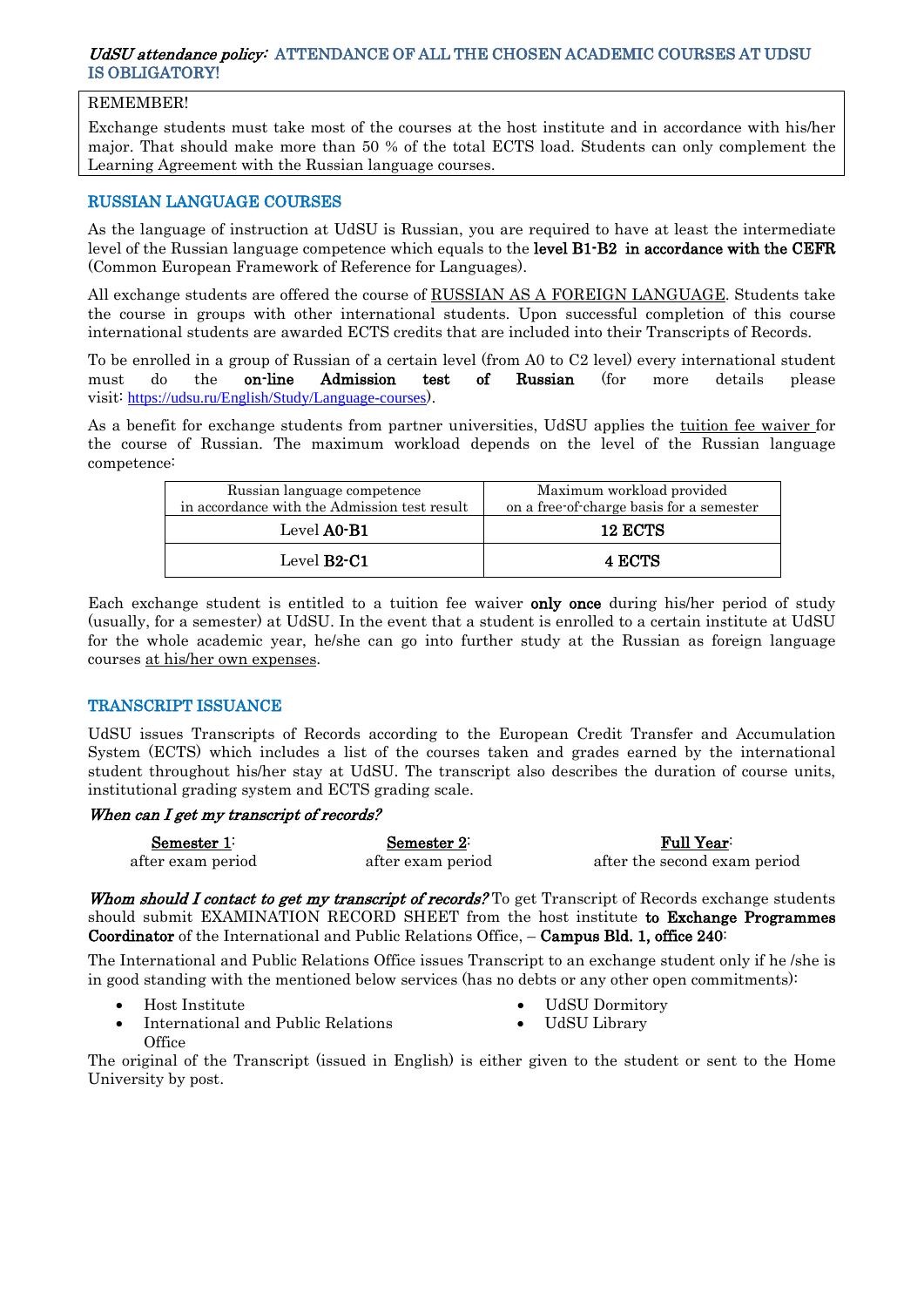## ESTIMATED EXPENSES

| Estimated Costs of Housing (per month) |                                                                 |
|----------------------------------------|-----------------------------------------------------------------|
| On-Campus Housing:                     | currently 3000 RUR (subject to changes)                         |
| Off-Campus Housing:                    | over 15 000 RUR (at student's expense)                          |
| Food (per month):                      | approx. $5000$ RUR                                              |
| Local Transportation:                  | currently 25 RUR per trip                                       |
| Academic (books etc):                  | free                                                            |
| Personal (entertainment etc):          | sport activities at university campus: approx. 600 RUR and over |
| Medical examination                    | approx. 600 RUR                                                 |
| Visa extension                         | 1 600 RUR                                                       |
| Insurance from a Russian               | <b>4 000 RUR</b>                                                |
| company                                |                                                                 |

# UNIVERSITY FACTS

| Location:           | UdSU is located in the center of Izhevsk city. The university campus<br>consists of 7 buildings with classrooms, laboratories, cafeterias and sport<br>facilities. Student Dormitory for international students is located at a<br>walking distance from all the campus buildings. |
|---------------------|------------------------------------------------------------------------------------------------------------------------------------------------------------------------------------------------------------------------------------------------------------------------------------|
| City Population:    | about 700 000 people                                                                                                                                                                                                                                                               |
| Student Population: | about 15 000 <i>(full and part time)</i> ,<br>international students – over 500<br>For more information go to: https://udsu.ru/English/About-UdSU                                                                                                                                  |

# WELCOME TO UdSU!